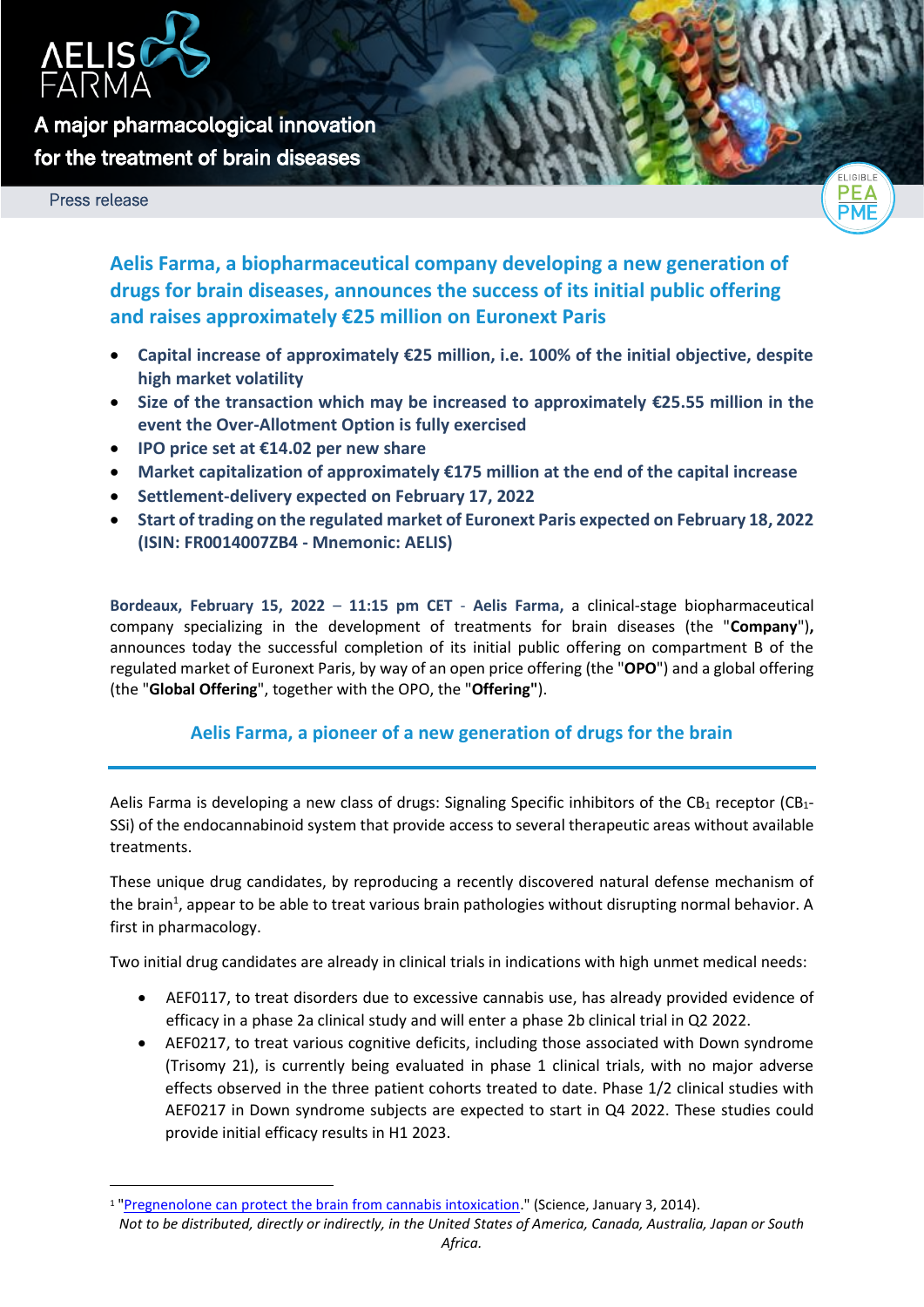Given the involvement of the  $CB_1$  receptor in numerous pathologies, Aelis Farma is also developing several new  $CB_1-SSi$  with differentiated pharmacological properties to target other brain pathologies.

**Dr. Pier Vincenzo Piazza, co-founder and CEO of Aelis Farma**, said: *"We are delighted to announce the successful IPO of Aelis Farma on Euronext Paris. This is a major milestone not only for our Company,*  but also for many people suffering from central nervous system disorders. Thanks to the funds raised, *Aelis Farma will be able to accelerate the development of its new generation of drugs, CB1-SSi, which have the potential to redefine how several brain diseases are managed. Our first two drug candidates, which are already in clinical trials, AEF0117 and AEF0217, target indications with a high societal impact and without treatment to date: disorders due to excessive cannabis use and various cognitive deficits, including those associated with Down syndrome. In addition, this funding will support the selection and development of other drug candidates through to the clinical stage from our innovative research platform for the treatment of some of the many brain disorders associated with dysregulation of the CB<sup>1</sup> receptor's activity. We would like to thank our existing shareholders for their long-standing support as well as all of the new shareholders, including our partner Indivior, who have joined us during this transaction in order to establish Aelis Farma as a leading player in the field of brain diseases."*

### **Price and size of the Offering**

The price of the Offering has been set at  $\epsilon$ 14.02 per new ordinary share corresponding to the low end of the range of the indicative price of the Offering, which was  $\epsilon$ 14.02 to  $\epsilon$ 16.82.

1,822,794 ordinary shares have been allocated under the Offering, representing an amount of €25.55 million.

The capital increase of an initial amount of €25 million, i.e. 1,783,167 new shares, may be increased to a maximum of approximately €25.55 million in the event the Over-Allotment Option is fully exercised by issuing a maximum of 39,627 additional new shares.

The 1,822,794 ordinary shares have been allocated in the framework of the Offering as follows:

- **Global Offering**: 1,686,579 ordinary shares allocated to French and foreign institutional investors (accounting for approximately €23.65 million, i.e., 92.53% of the total number of new ordinary shares to be issued), and;
- **OPO**: 136,215 new ordinary shares allocated to the public (representing approximately €1.91 million euros, i.e., 7.47% of the total number of allocated ordinary shares).

Within the framework of the OPO, A1 orders (from 1 share up to 150 shares included) and A2 orders (above 150 shares) will be allocated 100%. The total demand received in the OPO was fully allocated.

Based on a price per share of €14.02, the capitalization of Aelis Farma will amount to approximately €175 million at the end of the capital increase<sup>2</sup>.

The settlement-delivery of the OPO and the Global Offering is scheduled for February 17, 2022.

<sup>&</sup>lt;sup>2</sup> On a non-diluted basis, not including the shares that may be issued in the event of the exercise of the Over-Allotment Option and not taking into account the 970,584 new shares that need to be issued on the settlement day of the Offering on the automatic conversion of existing convertible bonds (OCA2017 and OCA2019) issued by Aelis Farma and the 133,968 new shares to come from the exercise of Aelis Farma's BSA and BSPCE on the settlement day of the Offering.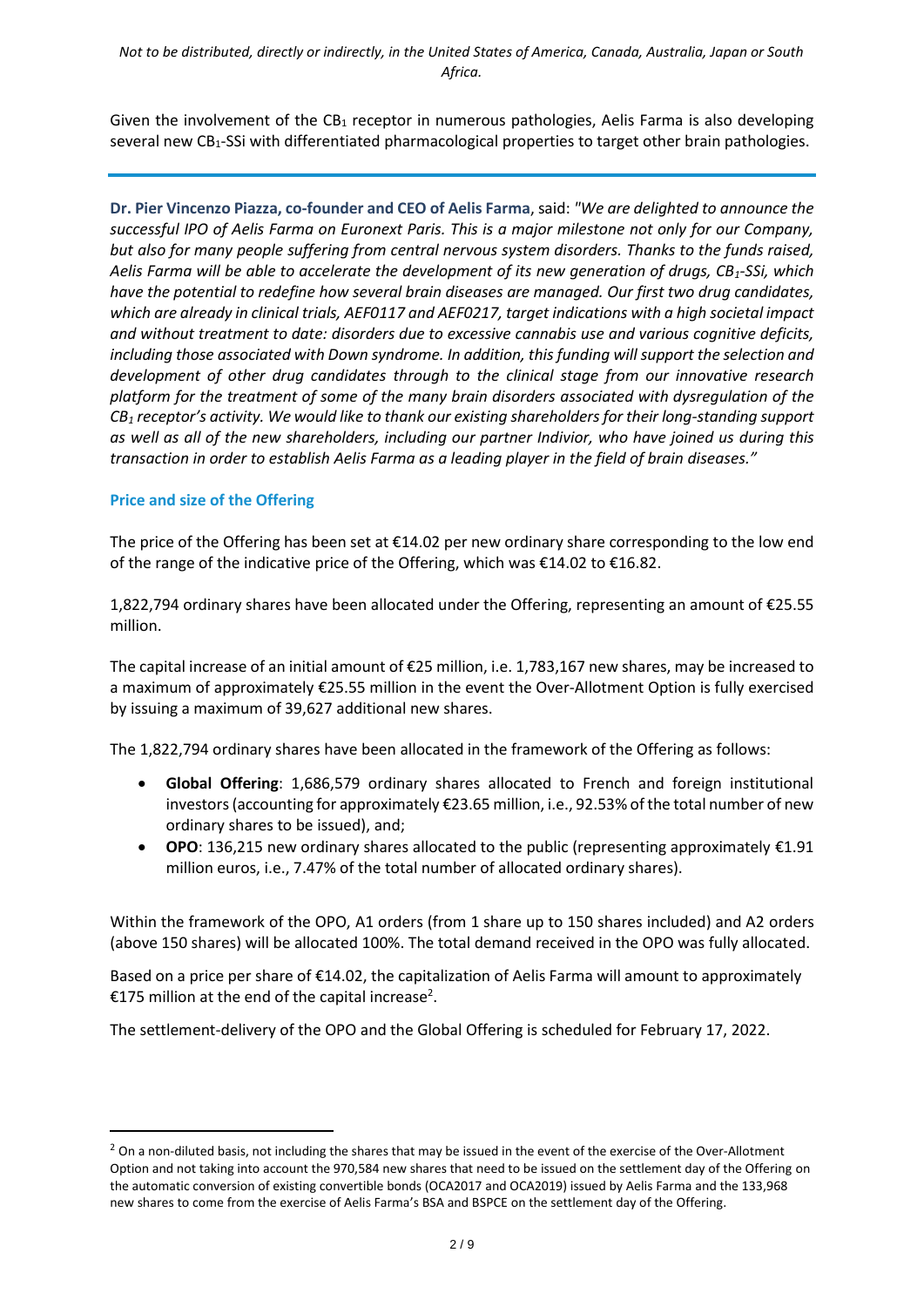It is expected that Aelis Farma shares will be admitted to trading on the Euronext Paris regulated market on a listing line entitled "Aelis Farma" (ISIN code: FR0014007ZB4 and mnemonic: AELIS) and trading is expected to commence on February 18.

### **Subscription commitments as part of the Offering**

As announced by the Company at the time of the launch of the Offering, certain current shareholders of the Company<sup>3</sup> subscribed for a total of 392,293 new ordinary shares of the Company in the framework of the Offering, totalling approximately €5.5 million, i.e. 21.52% of the shares allocated in the framework of the Offering)<sup>2</sup>.

As also previously announced:

- Indivior subscribed in the framework of the Offering for 701,469 ordinary shares for a total amount of €9.8 million (i.e., 38.48% of the shares allocated in the framework of the Offering).
- DNCA Finance, acting on behalf of the DNCA Actions Euro Micro Caps fund, has subscribed in the context of the Offering for 85,592 ordinary shares for a total amount of €1.2 million (i.e., 4.70% of the shares allocated in the framework of the offering.

In addition, Madison Avenue Partners, LP and funds managed by Two Seas Capital, LP, two American institutional investors, have subscribed to the Offering.

# **Gross proceeds of the Offering**

The gross proceeds of the issue of the 1,783,167 New Shares are approximately €25 million and the net proceeds for the Company are approximately €22.16 million.

The gross proceeds of the issue may be increased to a maximum of approximately €25.55 million, in the event the Over-Allotment Option is fully exercised.

### **Reminder of the reasons for the Offering**

The net proceeds of the issuance of the New Shares will be allocated as follows:

- I. approximately 25% for the development of the compound AEF0117 to treat disorders due to excessive cannabis use by undertaking complementary studies necessary to enter phase 3 clinical trials at the end of phase 2b;
- II. approximately 45% for the development of the compound AEF0217 to treat cognitive deficits (i) to undertake complementary studies necessary to enter phase 3 clinical trials at the end of the phase 2b and (ii) to explore the efficacy of AEF0217 for the treatment of other cognitive deficits;
- III. approximately 30% to develop and bring to the clinical stage other drug candidates currently at the research stage, in particular those from the Company's research platform.

# **Over-Allotment Option**

The Company has granted Bryan Garnier Securities acting as stabilizing agent (the "**Stabilizing Agent**"), in the name and on behalf of the Joint Global Coordinators and Joint Bookrunners, an option to subscribe for a number of shares in the Company up to a maximum of 39,627 additional new shares (the "**Over-Allotment Option**"). The Over-Allotment Option may be exercised by the Stabilizing Agent

<sup>&</sup>lt;sup>3</sup> Inserm Transfert Initiative (ITI) for an amount of €0.5 million, Aelis Innovation, a fund represented by the management company Irdi Capital Investissement for an amount of €1 million, Nouvelle Aquitaine Co-Investissement (NACO) for an amount of €1.392 million, Aqui-Invest for an amount of €0.454 million, Aquitaine Création Investissement (ACI) for an amount of €1.154 million and Bpifrance for an amount of €1 million.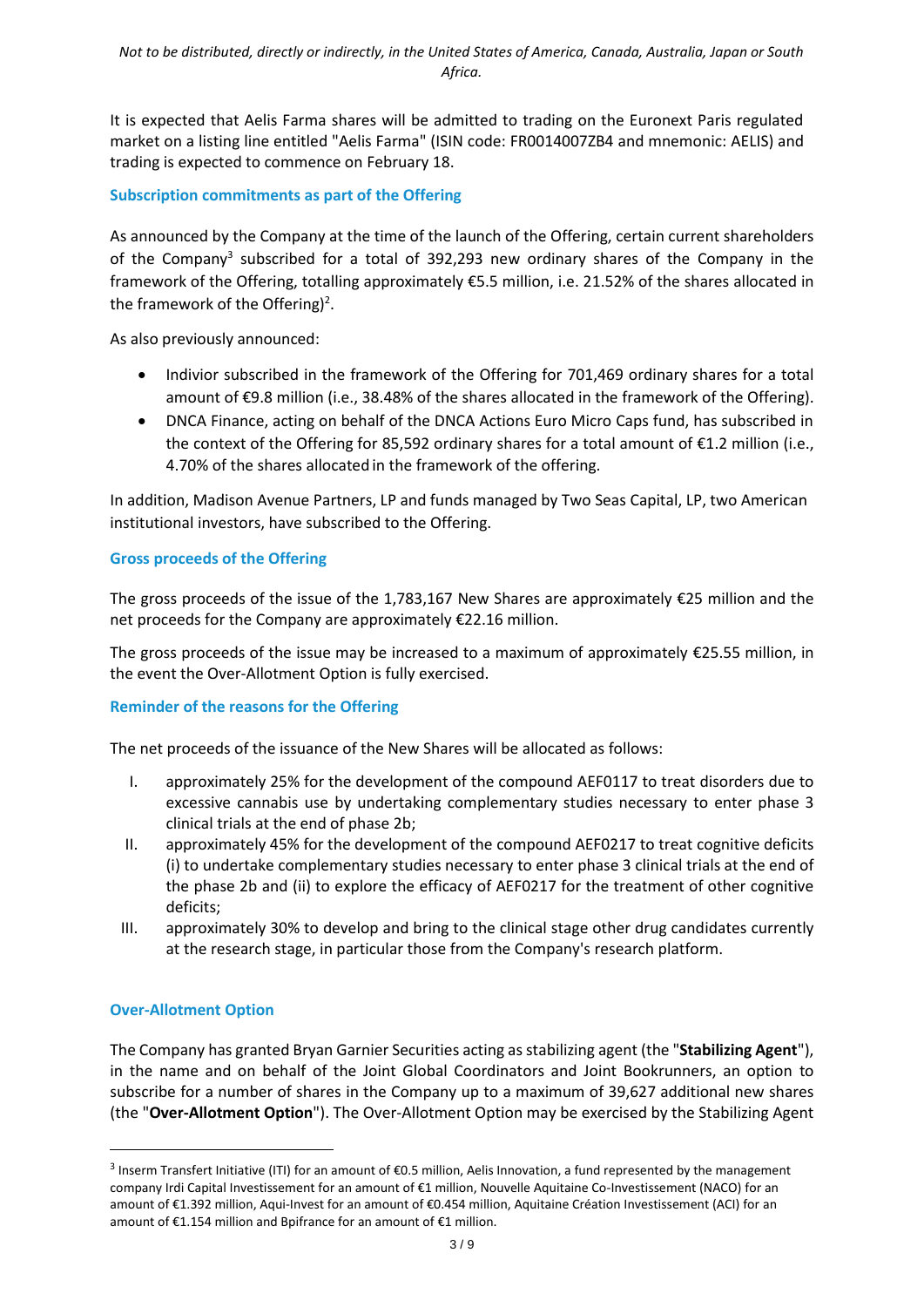from the start of trading of the Company's shares on the regulated market of Euronext Paris, i.e. according to the indicative timetable, from February 18, 2022 until March 17, 2022 (inclusive). For the purposes of the stabilization operations, it is expected that Inserm Transfert Initiative grants today a securities loan for a maximum of 2.22% of the shares to be issued in the framework of the Offering to the Stabilizing Agent.

### **Liquidity contract**

A liquidity contract to promote liquidity of transactions and regularity of trading in Aelis Farma shares and to avoid price shifts not justified by market trends was signed between the Company and Oddo BHF on February 15, 2022. Within the framework of this contract, which will be implemented at the end of the stabilization period, a sum of €500,000 in cash is to be allocated to the liquidity account.

The implementation of the liquidity contract will be the subject of a specific communication to the market at the due time, in accordance with applicable legal and regulatory requirements.

# **Reminder of the undertakings to refrain from issuing capital securities and lock-up commitments**

The Company has undertaken to refrain from issuing capital securities for a period of 180 calendar days following the settlement date of the Offering, subject to certain usual exceptions.

The shareholders of the Company representing approximately 100% of the share capital of the Company prior to the Offering, as well as the executives and managers of the Company holding BSAs and BSPCEs, have undertaken to retain the shares of the Company that they hold or, in the event the BSPCEs or BSAs are exercised, that they would hold, for a period of 365 calendar days following the settlement date of the Offering, subject to certain usual exceptions.

It is specified that the Current Shareholders Having Subscribed have each undertaken to hold for 365 calendar days following the settlement date of the Offering both existing shares and Shares From the Conversion of Convertible Bonds subject to the written agreement of the Global Coordinators and Bookrunners and certain usual exceptions.

Indivior has undertaken to hold for 365 calendar days following the settlement date of the Offering the new shares it has subscribed for in the context of the Offering.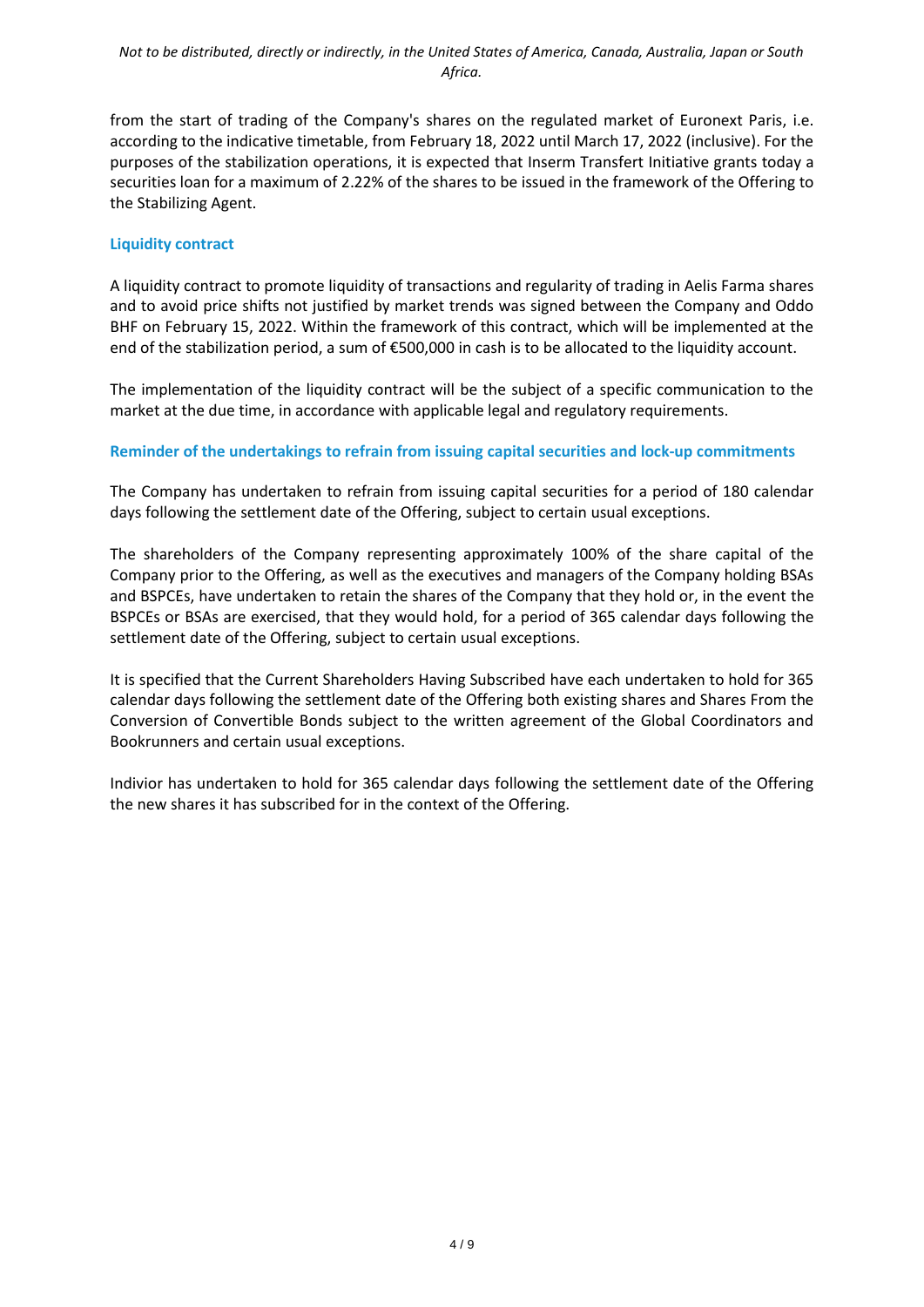#### **Breakdown of Aelis Farma's capital and voting rights after the IPO**

Following the IPO and the completion of the concomitant capital increase, the share capital of Aelis Farma will break down as follows (on a non-diluted basis)<sup>(5)</sup>:

| <b>Shareholders</b>                                                                  |                          | Breakdown of capital and voting rights on a<br>non-diluted basis before the IPO (5) | Breakdown of capital and voting rights on a<br>non-diluted basis after the IPO (5) |                                               |
|--------------------------------------------------------------------------------------|--------------------------|-------------------------------------------------------------------------------------|------------------------------------------------------------------------------------|-----------------------------------------------|
|                                                                                      | Number of shares         | % of capital and<br>theoretical voting<br>rights                                    | Number of shares                                                                   | % of capital and<br>theoretical voting rights |
| Pier Vincenzo Piazza, CEO                                                            | 2,083,200                | 19.47%                                                                              | 2,083,200                                                                          | 16.69%                                        |
| Total executive directors who are natural<br>persons                                 | 2,083,200                | 19.47%                                                                              | 2,083,200                                                                          | 16.69%                                        |
| Inserm Transfert Initiative                                                          | 1,568,784                | 14.67%                                                                              | 1,604,447                                                                          | 12.86%                                        |
| Nouvelle Aquitaine Co-Investissement (1) (4)                                         | 924,432                  | 8.64%                                                                               | 1,023,718                                                                          | 8.20%                                         |
| Aqui-Invest (1) (4)                                                                  | 302,400                  | 2.83%                                                                               | 334,782                                                                            | 2.68%                                         |
| Nouvelle-Aquitaine Region (4)                                                        | 1,174,872                | 10.98%                                                                              | 1,174,872                                                                          | 9.41%                                         |
| Aquitaine Création Investissement (1) (4)                                            | 562,896                  | 5.26%                                                                               | 645,206                                                                            | 5.17%                                         |
| Aelis Innovation (2)                                                                 | 745,680                  | 6.97%                                                                               | 817,006                                                                            | 6.55%                                         |
| FPS Bpifrance Innovation I (3)                                                       | 1,789,440                | 16.73%                                                                              | 1,860,766                                                                          | 14.91%                                        |
| Indivior UK Ltd.                                                                     | $\overline{\phantom{a}}$ | $\blacksquare$                                                                      | 701,469                                                                            | 5.62%                                         |
| <b>Total Investors</b>                                                               | 7,068,504                | 66.08%                                                                              | 8,162,266                                                                          | 65.40%                                        |
| Founder-managers/managers who are not<br>executive directors                         | 616,800                  | 5.77%                                                                               | 616,800                                                                            | 4.94%                                         |
| Total employees, consultants and non-<br>executive directors who are natural persons | 453,600                  | 4.24%                                                                               | 453,600                                                                            | 3.63%                                         |
| Other founding shareholders who are<br>natural persons                               | 475,200                  | 4.44%                                                                               | 475,200                                                                            | 3.81%                                         |
| <b>Free float</b>                                                                    | $\blacksquare$           | $\overline{\phantom{m}}$                                                            | 689 405                                                                            | 5.52%                                         |
| Total                                                                                | 10,697,304               | 100.00%                                                                             | 12,480,471                                                                         | 100.00%                                       |

(1) Aquiti Gestion has a management mandate for the Aquitaine Création Investissement fund (a private investment structure in which the Nouvelle Aquitaine Region is a 30% shareholder) and an advisory mandate for the Aqui-Invest and the Nouvelle Aquitaine Co-Investissement funds.

(2) The Aelis Innovation fund is represented by the management company Irdi Capital Investissement.

(3) The FPS Bpifrance Innovation I fund is represented by the management company Bpifrance Financement.

(4) The total represented by the Nouvelle-Aquitaine Region and the Aquitaine regional funds amounts to 2,964,600 shares and 21.34% of the capital and voting rights on a non-diluted basis before the IPO, and 3,178,578 shares and 25.39% of the capital and voting rights after the IPO.

(5) Taking into account the 970,584 new shares to be issued on the Offering's settlement day on automatic conversion of the existing convertible bonds (OCA2017 and OCA2019) issued by Aelis Farma and the 133,968 new shares to be issued on the Offering's settlement day stemming from the exercise of Aelis Farma's BSA and BSPCE.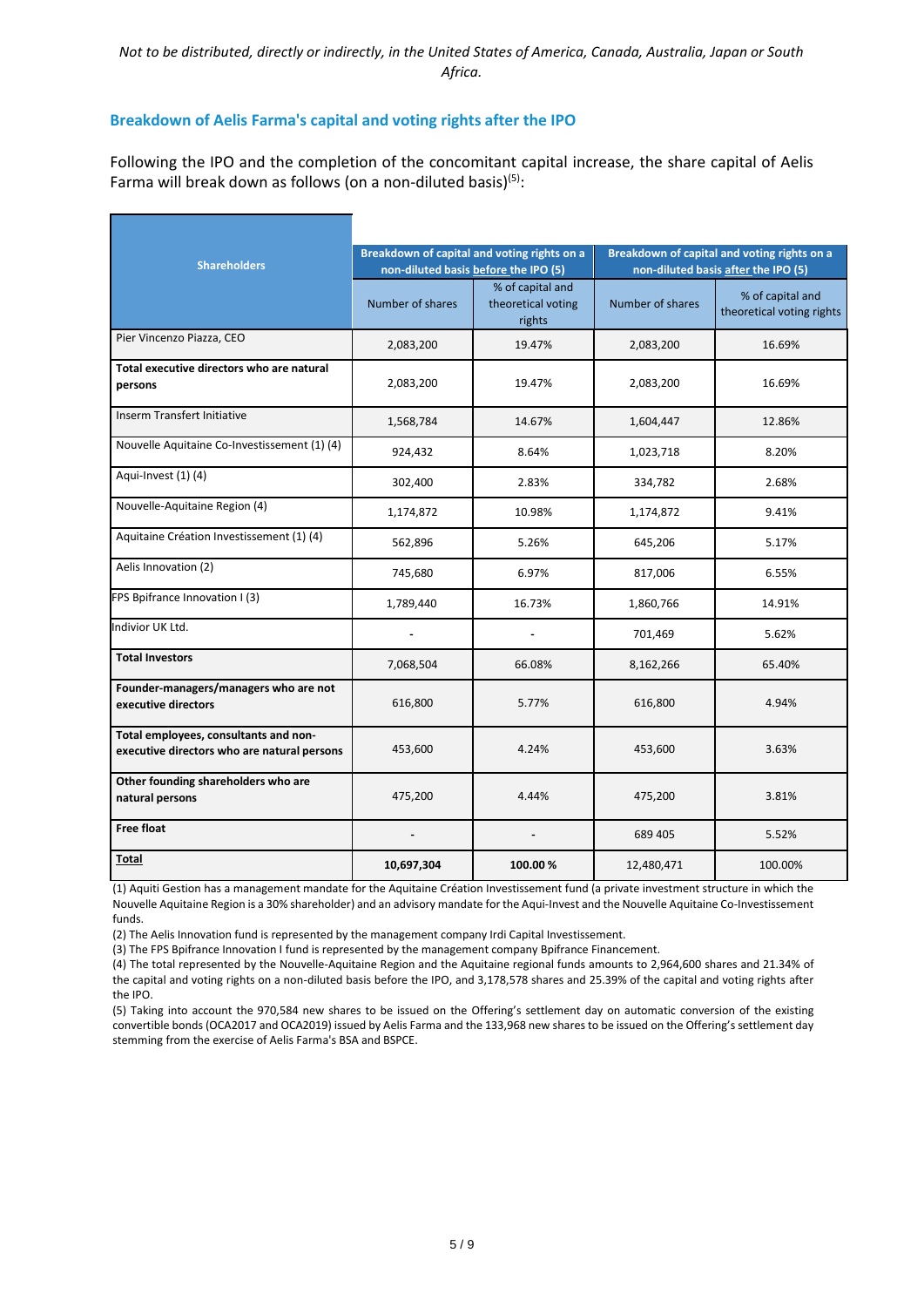### **Free float**

The shareholders representing less than 5% of the share capital and voting rights of the Company will represent approximately 20.59% of the Company's share capital on the first day of trading of the Company's shares<sup>4</sup> and this percentage could be increased to approximately 20.84% of the Company's share capital, in the event the Over-Allotment Option is fully exercised.

#### **Next steps**

| <b>February 17, 2022</b> | Settlement-delivery of the OPO and the Global Offering.                                                 |
|--------------------------|---------------------------------------------------------------------------------------------------------|
| <b>February 18, 2022</b> | Start of trading of the Company's shares on Euronext Paris on a<br>listing line entitled "Aelis Farma". |
| March 17, 2022           | Deadline for the exercise of the Over-Allotment Option.<br>End of the possible stabilization period.    |

### **Identification codes for Aelis Farma securities**

 $\overline{\phantom{a}}$ 

- Label: Aelis Farma
- ISIN code: FR0014007ZB4
- Mnemonic: AELIS
- Listing market: Euronext Paris (compartment B)
- ICB Classification: 20103010 Biotechnology
- LEI: 8945008D5R6WV7EXRN47
- Sector of activity ICB: Biotechnology 20103010
- Eligibility for the PEA and PEA-PME schemes and 150-0 B ter of the French general tax code (reinvestment of gains from sale), and the Bpifrance innovative Company qualification<sup>5</sup>

### **Eligibility of the Offering for PEA and PEA-PME and "Innovative Company" label**

Aelis Farma believes that it meets the eligibility criteria for the PEA PME-ETI scheme specified by the provisions of Articles L. 221-32-2 and D.221-113-5 onwards of the French Monetary and Financial Code. Consequently, Aelis Farma shares can be included in share savings plans (PEA) and PEA PME-ETI accounts, which benefit from the same tax advantages as the classic PEA.

Aelis Farma has also been labeled an "Innovative Company" by Bpifrance.

<sup>4</sup> Taking into account the 970,584 new shares to be issued on the Offering's settlement day on the automatic conversion of existing convertible bonds (OCA2017 and OCA2019) issued by Aelis Farma and the 133,968 new shares to be issued on the Offering's settlement day on the exercise of Aelis Farma's BSA and BSPCE.

<sup>5</sup> These provisions are conditional and within the limit of available caps. Persons who are interested are requested to speak to their financial advisor.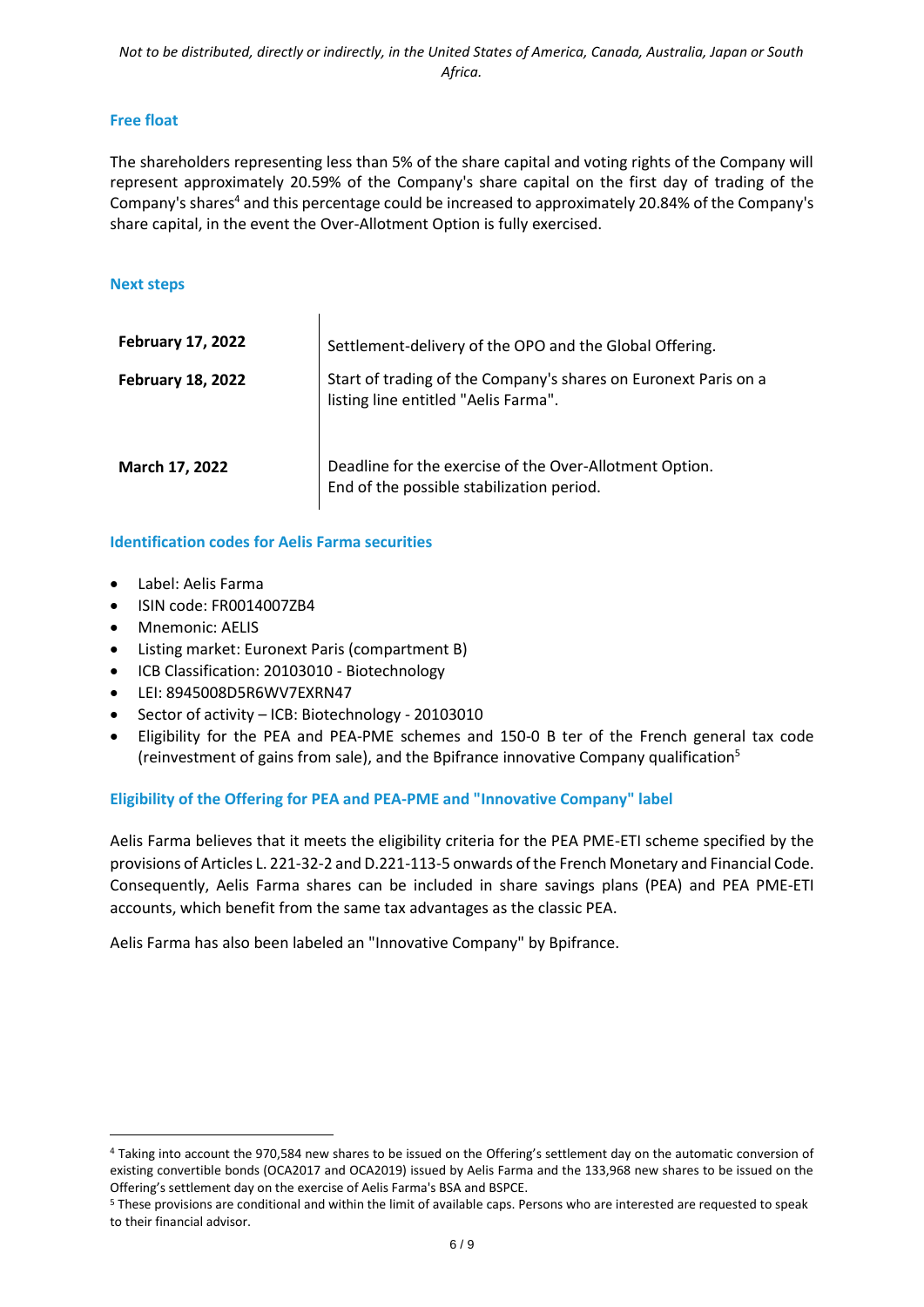*Not to be distributed, directly or indirectly, in the United States of America, Canada, Australia, Japan or South Africa.*

#### **Financial intermediaries and advisors**

| Bryan. Garnier & Co |  |  |  |  |  |  |
|---------------------|--|--|--|--|--|--|

Joint Global Coordinator and Bookrunner

N) **ODDO BHF** Joint Global Coordinator and Bookrunner

**McDermott Will & Emery** 

Legal advisor to the transaction

#### **Availability of the Prospectus**

Copies of the prospectus approved by the AMF on February 1<sup>st</sup>, 2022 under number 22-021, consisting of the registration document approved on January 14, 2022 under number I. 22-003, and an offering memorandum (including the summary of the prospectus), are available free of charge from Aelis Farma, as well as on Aelis Farma's website (www.aelis-finance.com) and the AMF's website (www.amffrance.org).

Aelis Farma draws the attention of the public to section 3 "Risk factors" of the registration document approved by the AMF and to chapter 2 "Risk factors" of the offering memorandum. The occurrence of one or more of these risks could have a material adverse effect on the Company's business, reputation, financial situation, results or prospects, as well as the market price of Aelis Farma's shares.

#### **About AELIS FARMA**

Founded in 2013, Aelis Farma is a biopharmaceutical company that has developed a new class of drugs, the Signaling Specific inhibitors of the CB<sub>1</sub> receptor of the endocannabinoid system (CB<sub>1</sub>-SSi). These new molecules hold great potential in the treatment of many brain diseases.  $CB_1$ -SSi were developed by Aelis Farma on the basis of the discovery of a new natural defense mechanism of the brain made by the team of Dr. Pier Vincenzo Piazza, CEO of the Company, when he was Director of the Inserm Magendie Neurocentre in Bordeaux. For these discoveries, Dr. Piazza was awarded the Grand Prix of Inserm, and the Grand Prix of Neurology of the French Academy of Sciences, which are among the most prestigious French awards for medicine and neurology.

Aelis Farma is developing two first-in-class drug candidates that are at the clinical stage, AEF0117 and AEF0217, and has a portfolio of innovative CB<sub>1</sub>-SSi for the treatment of other diseases associated with dysregulation of  $CB_1$  receptor activity.

AEF0117, which targets disorders due to excessive cannabis use (addiction and psychosis), has demonstrated efficacy in a phase 2a clinical trial and will enter phase 2b clinical trial in the United States in 2022. Aelis Farma has an exclusive option license agreement with Indivior PLC, a leading pharmaceutical company in the treatment of addiction, for the development and commercialization of AEF0117 in disorders due to excessive cannabis use. As part of this collaboration, Aelis Farma received \$30 million (option payment). If Indivior exercises the license option at the end of phase 2b, Aelis Farma will receive a \$100 million license fee (potentially in 2024) and up to \$340 million in additional payments contingent on the achievement of development, regulatory and commercial milestones, as well as royalties on net sales of AEF0117 ranging from 12% to 20%.

AEF0217, which targets various cognitive disorders including those associated with Down syndrome, is progressing successfully in its phase 1/2 program and could provide the first proof of efficacy in early 2023. This compound has been the subject of extensive preclinical proof-of-concept studies using highly innovative and highly predictive tests to assess cognitive functions. In this context, AEF0217 has demonstrated its ability to completely reverse deficits in several models of cognitive disorders such as Down syndrome and Fragile X syndrome, as well as in certain cognitive deficits associated with aging.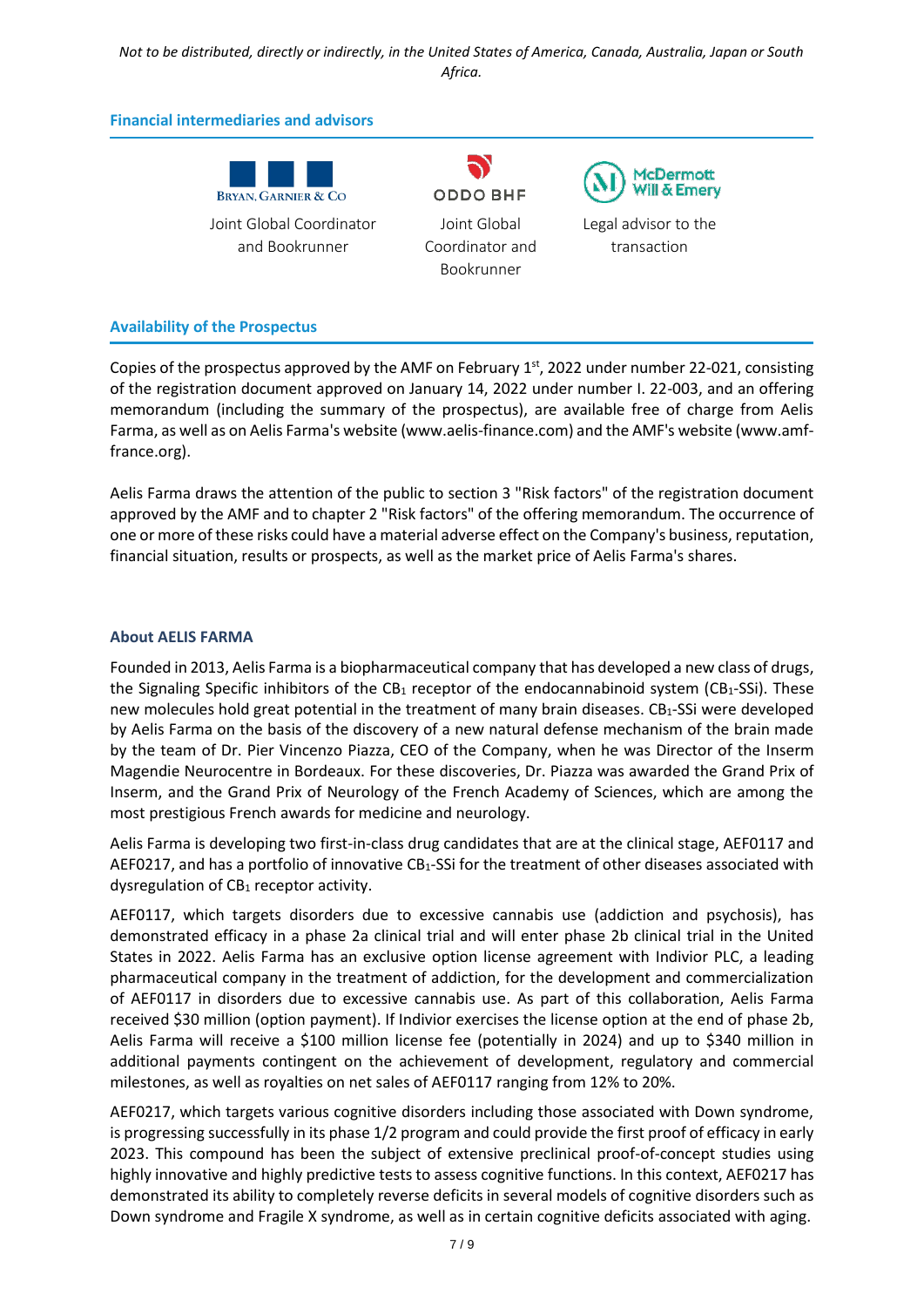Based in Bordeaux, within the Inserm Magendie Neurocentre, Aelis Farma has a team of 24 highly qualified employees and has benefited from investments from the Nouvelle-Aquitaine Region, Inserm Transfert Initiative, Bpifrance, regional funds ACI, NACO and Aqui-invest and IRDI Capital Investissement.

For more information: [www.aelisfarma.com](http://www.aelisfarma.com/)

#### **Contacts**

| <b>AELIS FARMA</b>     | <b>NewCap</b>                   | <b>NewCap</b>          |
|------------------------|---------------------------------|------------------------|
| Pier Vincenzo Piazza   | Dusan Oresansky/Marine de Fages | Nicolas Merigeau       |
| Co-founder and CEO     | <b>Investor Relations</b>       | <b>Media Relations</b> |
| contact@aelisfarma.com | aelis@newcap.eu                 | nmerigeau@newcap.fr    |
|                        | +33 1 44 71 94 92               | +33 1 44 71 94 98      |

#### **Prospective data**

This announcement contains statements that are, or may be deemed to be, forward-looking. These forward-looking statements can be identified by the use of forward-looking terminology, including, but not limited to, the words "believe", "estimate", "anticipate", "expect"," "intend", "may", "plan", "continue", "ongoing", "possible", "predict", "plans", "objective", "seek", "should", "must", or the use of the future or conditional tense, and contain statements by the Company regarding the expected results of its strategy. By their nature, forward-looking statements involve risks and uncertainties, and readers are cautioned that none of these forward-looking statements guarantee future performance. The Company's actual results may differ materially from those predicted by the forward-looking statements. The Company does not undertake any obligation to publicly update or adjust any forward-looking statements, except as required by law.

#### **Warning**

This press release may not be distributed directly or indirectly in the United States of America, Canada, Australia, Japan or South Africa.

The distribution of this document may, in some countries, be subject to specific regulations or constitute a violation of the legal provisions in force. Persons in possession of this document should inform themselves about and observe any local restrictions. The information contained in this release does not constitute an offering of securities in the United States of America, Canada, Australia, Japan or South Africa.

No communication or information relating to the issuance, offering and distribution by the Company of its shares (the "Shares") may be disseminated to the public in any country in which registration or approval is required. No steps have been taken (or will be taken) outside France in any country in which such steps would be required. The issuance of or subscription for the Shares may be subject to specific legal or regulatory restrictions in certain countries. The Company assumes no liability for any violation by any person of such restrictions.

This information does not contain any solicitation of money, securities or other consideration and, in the event that consideration is sent in response to the information contained herein, it will not be accepted.

This release constitutes a promotional communication and does not constitute a prospectus within the meaning of Regulation (EU) 2017/1129 of the European Parliament and of the Council of 14 June 2017, as amended (the "Prospectus Regulation").

Securities may not be offered, purchased or sold in the United States absent registration or an exemption from registration under the U.S. Securities Act of 1933, as amended (the "U.S. Securities Act"). This press release must not be published, transmitted or distributed, directly or indirectly, in the United States.

The distribution of this press release in certain countries may constitute a violation of applicable laws and regulations. The information contained in this press release does not constitute an offering of securities in Canada, Australia, South Africa or Japan. This press release must not be published, transmitted or distributed, directly or indirectly, in Canada, Australia, South Africa or Japan.

With respect to Member States of the European Economic Area other than France (the "**Member States**"), no action has been or will be taken to permit an offering of the securities to the public that would require the publication of a prospectus in any of the Member States. Accordingly, the Shares may only be offered and will only be offered in the Member States (i) to qualified investors within the meaning of the Prospectus Regulation or (ii) in accordance with the other exemptions set forth in Article 1(4) of the Prospectus Regulation.

For the purposes of this paragraph, the notion of "offering of shares to the public" in each of the Member States shall be defined as any communication addressed in any form and by any means to persons and presenting sufficient information on